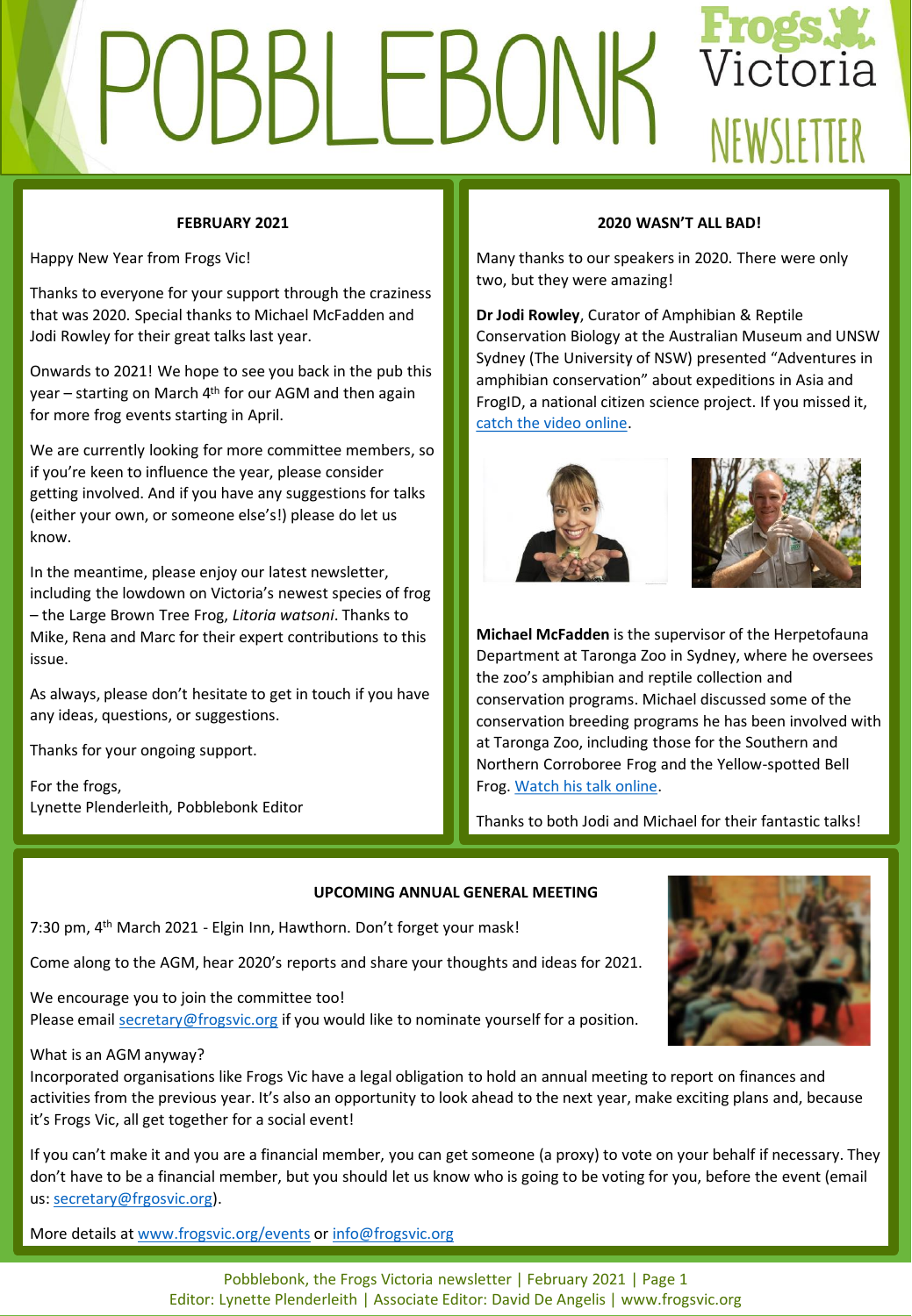# **LARGE BROWN TREE FROG,** *LITORIA WATSONI.* **A NEW SPECIES OF TREE FROG IN THE** *LITORIA EWINGII* **SPECIES GROUP**

## *Professor Michael Mahony, University of Newcastle*

For over a decade, field ecologists pointed to the low number of observations of Littlejohn's Tree Frog, *Litoria littlejohni*, which prompted us to examine its distribution and abundance. Because we can learn so much about population ecology from genetics, we included the collection of genetic samples in our study. Accumulation of material was a slow process since observations of the frog, especially in the south of its range, were few and far between. We placed automated sound recorders at 11 well defined historic sites in NSW for about 18 months. The frog was only recorded at three of those sites. Our observations returned similar outcomes and confirmed those made by field ecologists. Once tissue samples were collected from across the range, we conducted some preliminary genetic testing, which showed differentiation between northern and southern populations. However, before considering that the genetic differences were sufficient to recognise the north and south as different species, it was necessary to apply a test of the evolutionary species definition. The test, in this case, was to ensure there was no evidence of gene flow where the southern and northern taxa meet. This was a difficult task since it was necessary to determine where the two taxa came close enough or overlapped in nature and that evidence of gene flow was not occurring. It took several rounds of intense field work to close the geographic gap between the northern and southern taxa. This occurred at the southern boundary of the Sydney Basin bioregion and we found no evidence of gene flow between the southern and northern taxa. Investigations of morphology and mating calls showed statistically significant mean differences between the species, however because of overlap in measurements, none are particularly useful for field identification, and geography is the best way to determine species identity. We chose to name the southern species *L. watsoni* in recognition of Dr Graeme Watson for his contributions to our knowledge of the evolutionary ecology of Australian frogs.

Sadly, our field studies, observations of museum collections and a review of field records led us to conclude that both species are seriously threatened. Littlejohn's Tree Frog (*L. littlejohni*) is somewhat of an enigma. In one relatively small area at the southern edge of the Sydney Basin it is reasonably abundant, while at the same time it has almost totally disappeared from the vast Greater Blue Mountains region much of which is in a World Heritage Reserve. The predicament for the Large Brown Tree Frog (*L. watsoni*) is similar. At the northern limit of its range there are several robust, but geographically restricted populations, and large gaps occur between these and isolated localities is southeast NSW and East Gippsland. Lastly, the fires of the 2019-20 summer burnt fiercely in the known habitat of several populations of both species, and it will be some time before we can fully understand the impact on both species.



Left: Large Brown Tree Frog, *Litoria watsoni.* By Matt Clancy; Right: Large Brown Tree Frog tadpoles. By Rena Gaborov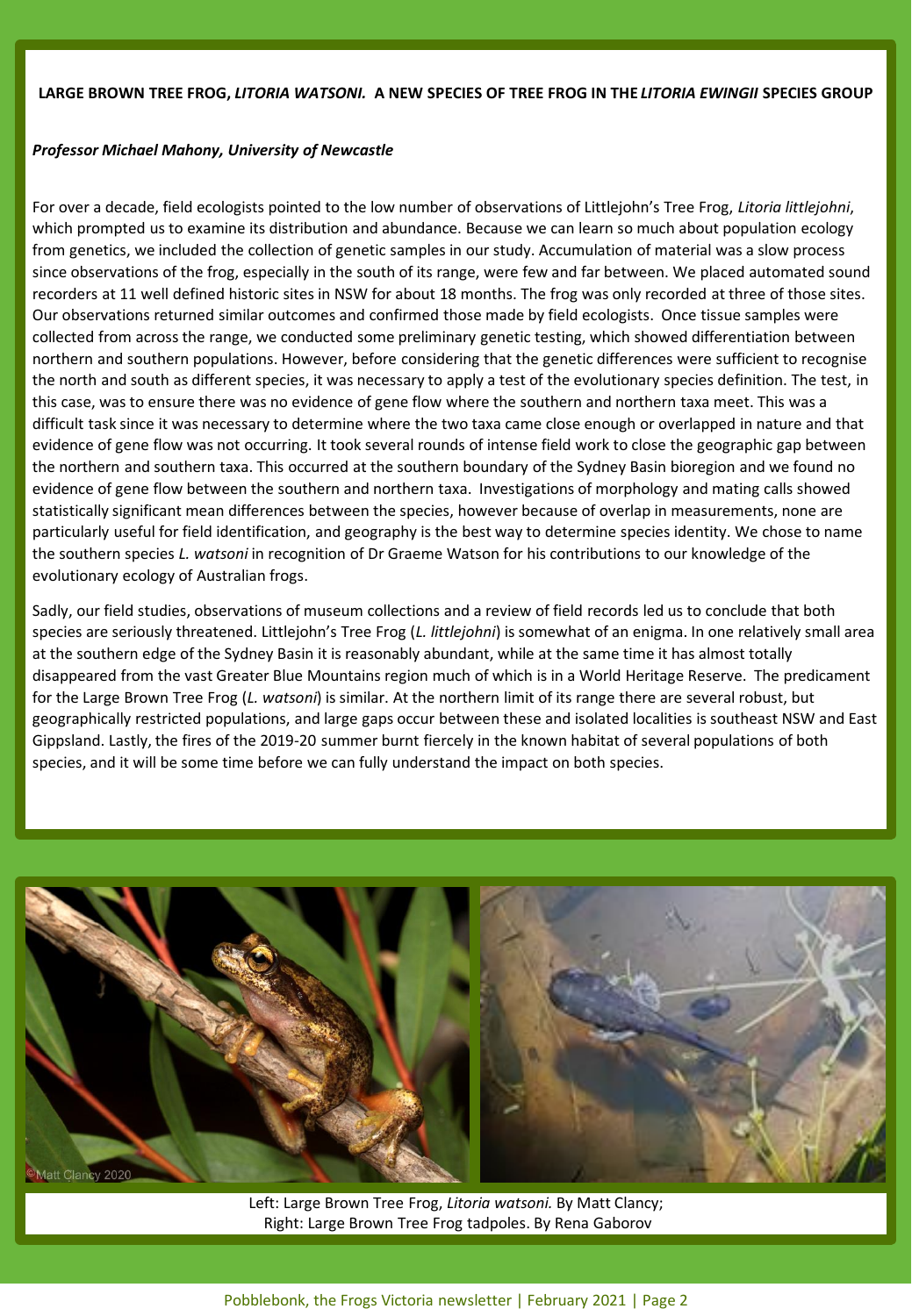#### **LARGE BROWN TREE FROG,** *LITORIA WATSONI* **– POST BLACK SUMMER BUSHFIRES**

#### *Rena Gaborov*

Early in 2020, I was part of a landscape scale project in East Gippsland for the Arthur Rylah Institute (commenced pre-fire), to detect the Large Brown Tree Frog, *Litoria watsoni,* and determine a habitat model for the species. I also did some opportunistic surveying in spring and in early summer for The Department of Land, Water and Planning (DELWP) at sites where the species had recently been detected.

The forest at Martins Creek was severely burnt for the second time in seven years, but with trees still smouldering, audio recorders first picked up Large Brown Tree Frog calls in mid-February, after rain. Throughout 2020, tadpoles were found at four burnt sites post-fire, three of four I would consider severely burnt (death of canopy). Tadpoles at two sites resulted from late summer/autumn breeding and at two sites tadpoles were produced by late winter/spring breeding. The sites were spread across Drummer Forest, just east of Cann River, to Waratah Flats Road in the Snowy River National Park to the west. Breeding has halted at one known burnt site, on Mount Jersey. It had Large Brown Tree Frog tadpoles in December 2019, but the species has not been detected there post-fire and the site currently has no water.

Although four breeding sites is not a large amount, it is not that different to pre-fire records. Apart from being rare, as you may know, the Large Brown Tree Frog is also very cryptic (hard to find), despite its low standards of waterbodies for breeding, such as culverts and muddy puddles!

We know that adults have some mechanisms to survive the direct impacts of fire and some adults survived, but further research is needed to find out what those behavioural traits are.

The indirect impacts of fire are typically unclear. In the two sites that had tadpoles in autumn, one had no tadpoles in spring and the other may have had late winter breeding but dried out in late November. The former site was very dry when I visited early December (strangely much drier than in 2019 which was the driest year on record and the third year of drought). Similarly, the latter site had never been known to dry up since it was found in 2015. This site is a log and may have been compromised by fire. Alternatively, or additionally, these sites may be drying because of increased evaporation due to decreased canopy cover and/or decreased ground water from vegetation regeneration post-fire. This hypothesis would need much further investigation but does illustrate the lack of clarity of indirect impacts on the Large Brown Tree Frog post-fire.

There are some Large Brown Tree Frog sites on the Errinundra Plateau that did not burn. In 2020 frogs have been found at three of these sites and two additional sites have had tadpoles.



Left: Large Brown Tree Frogs, *Litoria watsoni* in amplexus (mating). By Rena Gaborov; Right: Large Brown Tree Frog habitat, post-fire (NSW). By Matt Clancy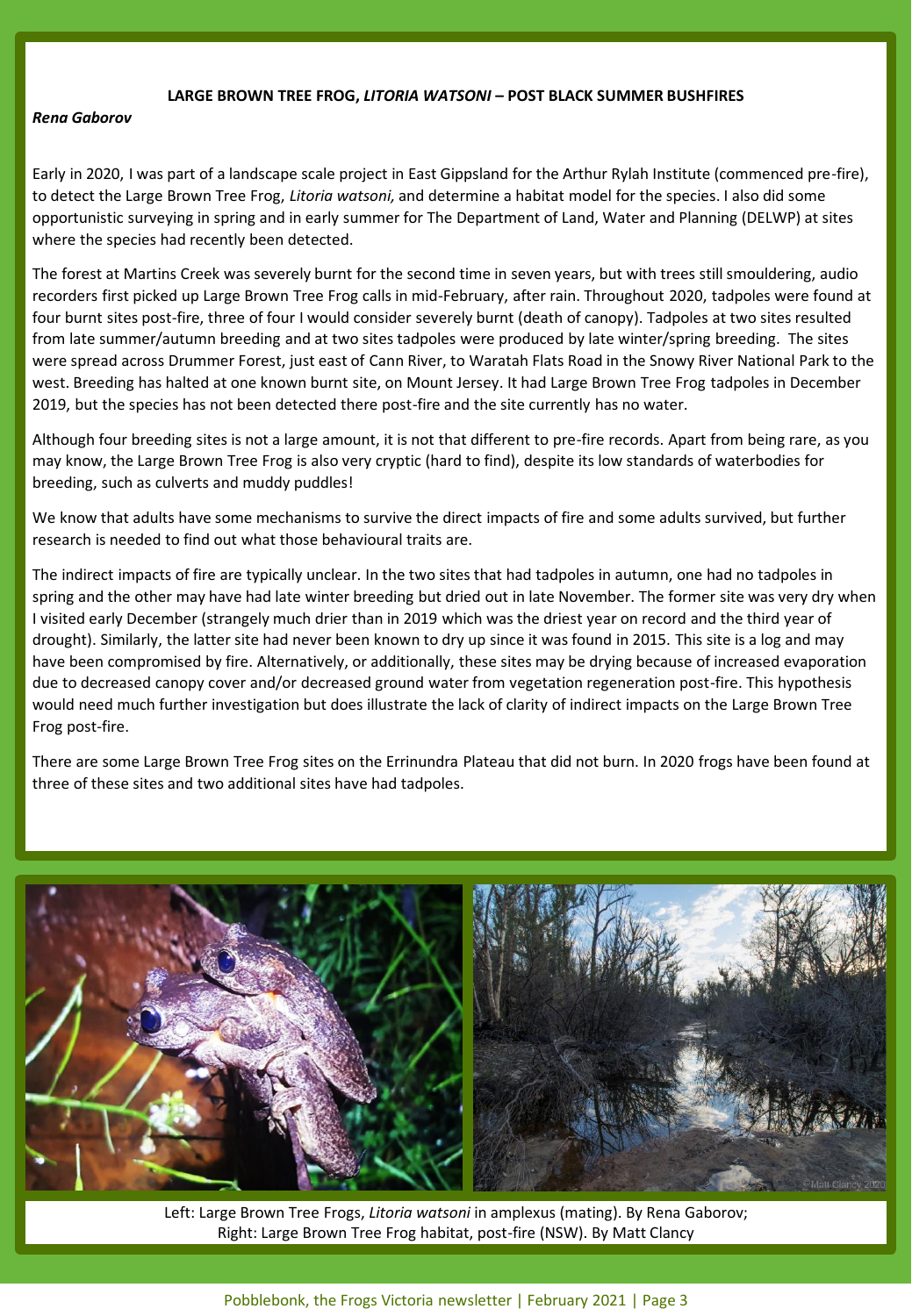# **LARGE BROWN TREE FROG,** *LITORIA WATSONI***: ACTIONS FOR RECOVERY**

#### *Marc Perri, A/ Program Manager, Natural Environment Program, Department of Environment, Land, Water and Planning*

Since Rena Gabarov's first contemporary observation of the Large Brown Tree Frog, *Litoria watsoni*, she and many others have continued to search for the species as part of structured surveys funded by DELWP and Zoos Victoria, and even on their own time. There are now records from 37 sites and five active breeding sites. The most significant of which is known as 'The Log', a large tree that was felled for road safety after wildfire in 2014. This log has held a pool of water since early 2015 and has almost continuously supported Large Brown Tree Frog tadpoles since then.

Since 2015, surveys have focussed on waterbodies close to roads with most detection sites associated with road drains and culverts. These are known to be unreliable breeding sites as they fill with sediment and are prone to human and vehicle disturbance.

As managers of species and land, DELWP evaluated risks to Large Brown Tree Frogs and subsequent actions to improve outcomes for the species. Some of the usual strategies involve establishing 30 hectare land protection areas around known populations by changing Forest Zoning statuses. DELWP also developed processes for field and road maintenance staff to assess waterbodies for signs of frogs, eggs and tadpoles before commencing any works. While these activities help, there still existed one predominant issue – that frog eggs and tadpoles located in road drains and culverts have never completed their lifecycles by transitioning to adults.

Several ideas were discussed like translocating eggs to more appropriate water bodies, digging ditches in the bush with machines, carving fallen trees to mimic habitats like 'The Log' and finally, constructing artificial ponds.





Artificial structures that survived the 2019-20 East Gippsland fires. By Tony Mitchell, DELWP

In 2017, Tony Mitchell with the DELWP Natural Environment Program team at Orbost constructed a prototype design with a sheet of corrugated iron supported on a frame to feed water into a plastic tub – a self-sustaining frog pond! From there, we added rocks, logs and a wire grate to exclude predation such as birds feeding on tadpoles and other species such as Sambar Deer from using these tubs to drink. Tony set this up in his backyard and, encouragingly, within days recorded Peron's Tree Frogs, *Litoria peronii* using it.

DELWP received funding to build 12 of the prototypes, partnering with Moogji Aboriginal Council, Orbost to construct the ponds near sites where the Large Brown Tree Frog had recently been observed. By June 2018, twelve structures had been installed, and we soon began to see and hear Large Brown Tree Frogs near the structures.

It was November 2019 when we knew these tubs were working – one tub had Large Brown Tree Frog tadpoles and two tubs had adult frogs present – mimicking the habitat provided by 'The Log' had worked!

This success unfortunately, was short lived. The 2019-20 East Gippsland fires burnt 11 of the 12 sites, destroying nine. DELWP began prioritising the replacement of these tubs as part of the Victorian Government's Bushfire Biodiversity Response and Recovery funding. Over the next three months, DELWP will again work with Moogji to build 27 new artificial habitat structures for the species. Building upon the documented success of the pre-fire trial, it is vital for the species' survival to increase the opportunity for successful breeding in the field to in turn, increase the known population in its native habitat.





Left: Known sites of Large Brown Tree Frogs in East Gippsland, January 2021; Right: Large Brown Tree Frog in tub, By Rena Gaborov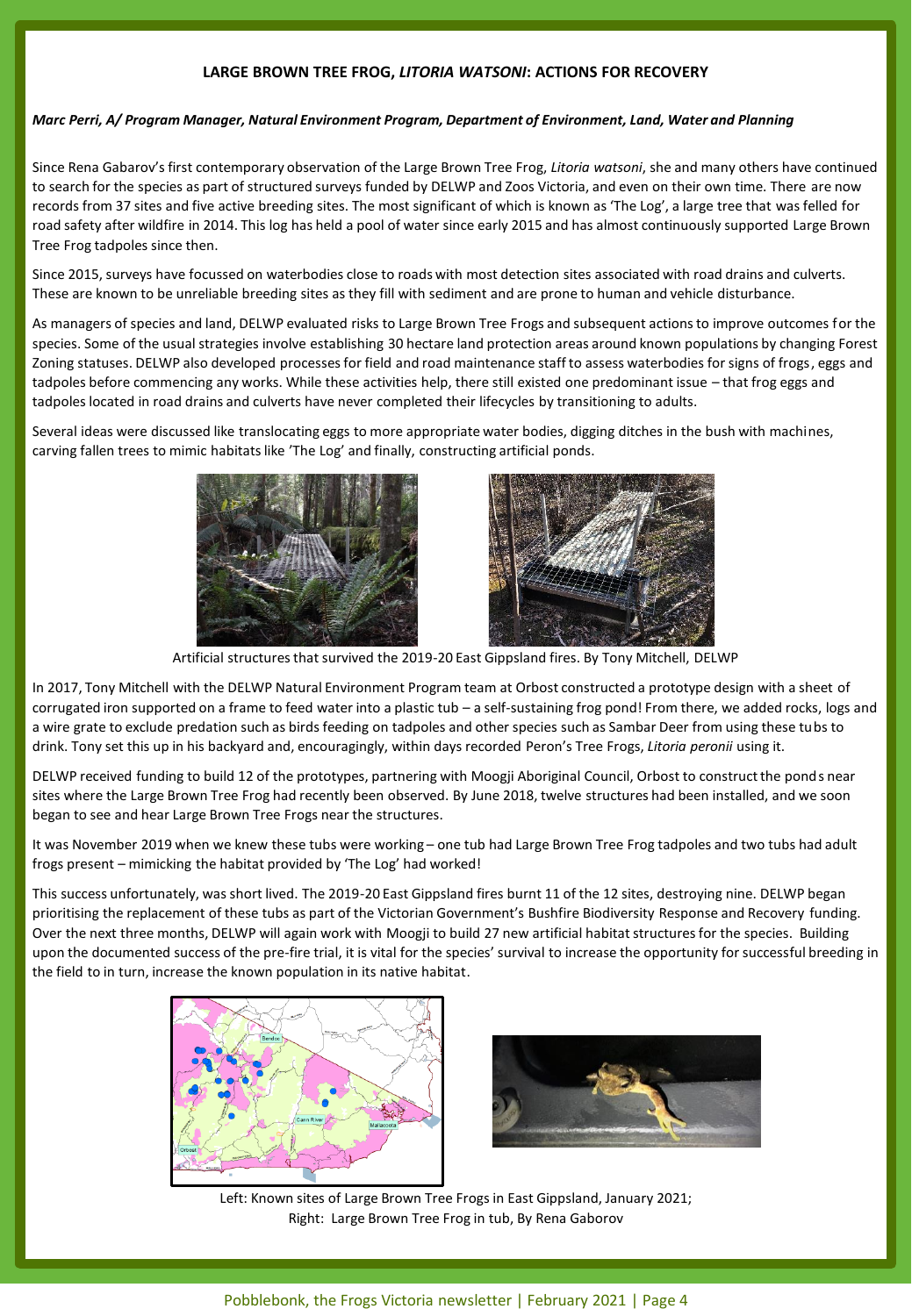## **FROGGY FAQS: HOW LONG DO FROGS LIVE?**

*Dr Lynette Plenderleith, President, Frogs Victoria*

The short answer:

It depends… on species, conditions, location etc…



The Green and Golden Bell Frog, *Litoria aurea* may only live a short life in the wild but more than a decade in captivity. By Lynette Plenderleith

The long answer:

Life is hard for frogs. Frogs lay many, many eggs and most of them are not expected to make it to tadpole-hood and of those that do, even fewer will metamorphose to fully-grown frogs! Of those that do make it to maturity, threats are ever present – the weather, predators, human activity, diseases, other stuff I haven't thought of…

So for some individuals, life is only a few hours long. But for a few danger-dodgers, pond life can exceed over a decade. Well cared for in captivity, some individuals can make it 20 or 30 years or more! But reports of frog longevity are generally anecdotal and not made by amphibian authorities. Which is not to say that the records are unreliable, particularly, just that I'm not keen to repeat them without verification!

There are some age records published in the scientific literature though. A large-scale study carried out by researchers Stark and Meiri (published 2018) at Tel Aviv University, found that as a general rule, "large, captive amphibians, those that live in cold regions, those that use poison as a defence against predators and those that are active at night live longer". So there are some loose rules about estimating frog lifespan.

Aging wild frogs is not easy – it relies on either the recapture of marked individuals (which will only tell you how long it's been between the first and most recent captures), or by skeletochronology - counting the layers of bone tissue (like tree rings!).

Growling Grass Frogs, *Litoria raniformis* are thought to live about 4-5 years but most individuals in the population studied by Reinier Mann and collaborators (published in 2010) were only 2-3 years old. The closely related Green and Golden Bell Frog, *Litoria aurea*, has been documented to live until 15 years old in captivity (Pyke and White 2001). Older frogs are known from the wild too – Spotted Tree Frogs, *Litoria spenceri*, from the Australian Alps are thought to live more than 14 years (Gillespie 2011)!

Frogs never seem to have straight answers for anything and their longevity is no exception! How long do frogs live? It depends…

Thanks to Bill Noble for the inspiration for this piece.

# **Literature Cited:**

Gillespie, Graeme R. "Life history variation in the spotted tree frog, *Litoria spenceri* (Anura: Hylidae), from southeastern Australia." Herpetologica 67.1 (2011): 10-22.

Mann Reinier M., Hyne Ross V., Selvakumaraswamy P., Barbosa Sergio S. Longevity and larval development among southern bell frogs (*Litoria raniformis*) in the Coleambally Irrigation Area – implications for conservation of an endangered frog. Wildlife Research 37 (2010), 447-455.

Pyke, G.H., and White, A.W. "A review of the biology of the green and golden bell frog *Litoria aurea*." Australian Zoologist 31.4 (2001): 563-598.

Stark, G, and Meiri, S. "Cold and dark captivity: drivers of amphibian longevity." Global Ecology and Biogeography 27.11 (2018): 1384-1397.